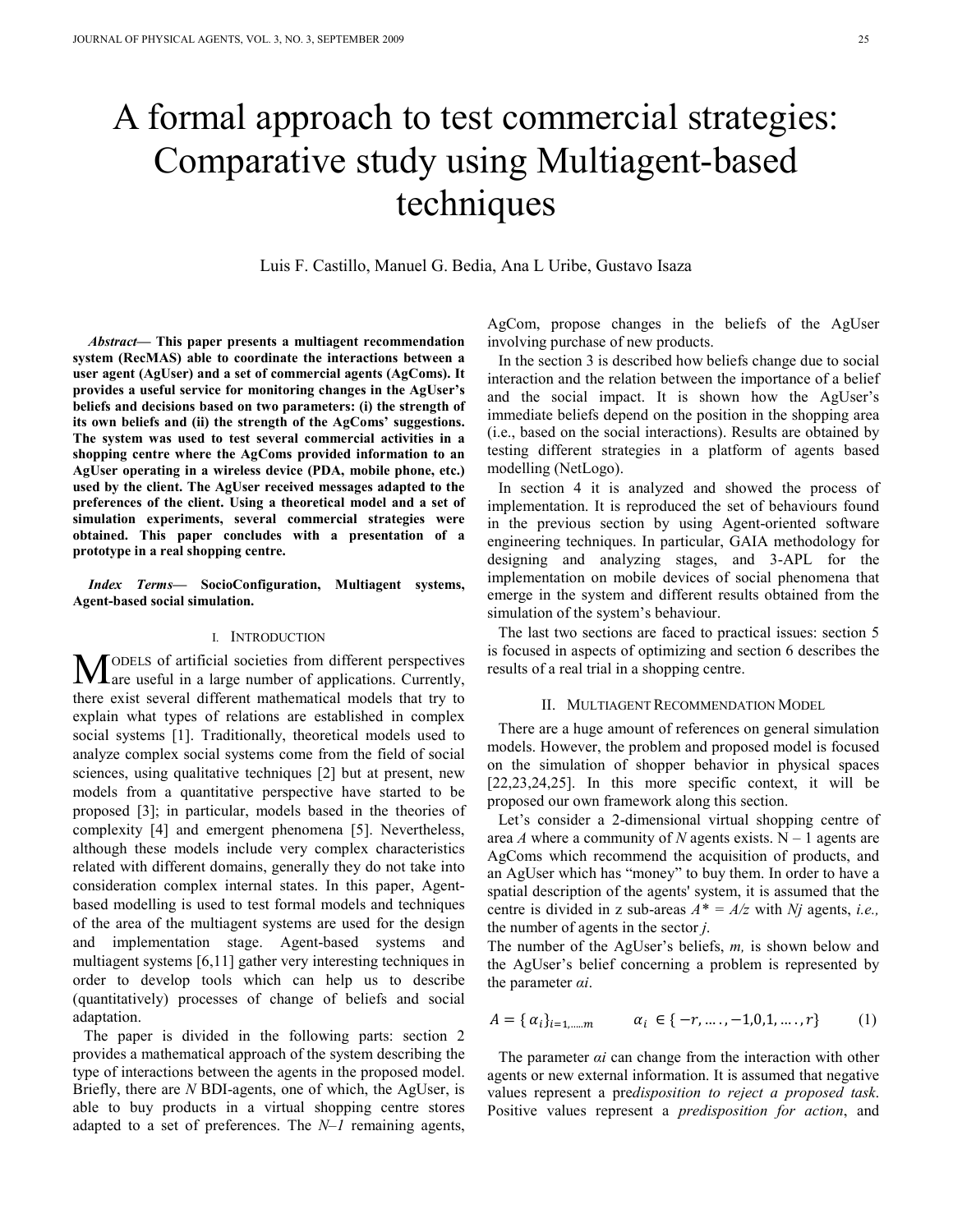values in the intermediate region of the interval, a *neutral position waiting for new information*.

# *A. Dynamic of the belief change in agents*

This section starts with the equations for the dynamic of: (i) AgUser 's movements through the shopping centre and (ii) changes in preferences as a consequence of the interaction with several AgComs. It is suposed that: the AgUser starts the visit to the virtual shopping centre (area *A)* in a sub-area referred as  $k_{\theta}$  (see figure 1a); it engages in purchases in sector *ks* with the distance between both positions (which coincides with the diagonal of the virtual environment) referred to as  $D(A)$ ; the AgUser can go to any of the places around him  $(8)$ places in the best case, see figure 1b); and, following the shortest route from *k* ,where it starts, to the final state *ks*. The route  $\phi(k\theta, ks)$  is represented in figure (1a) which joins the "entrance sector" and the shopping sub-area. We refer as  $\varphi(k, \theta)$ *ks*) the route that the AgUser would follow from another point *k* to *ks*. Supposing that AgUser is stated in the position *ki* and has got belief <sup>α</sup>*i* then the equation of the AgUser's movement -denoted as  $\sigma(k\mathbf{i}, k\mathbf{j})$ -, from its actual position  $k\mathbf{i}$  to one of the closer positions is as follows:

$$
k_j \in V_{ki} \quad \land \quad k_i \to V_{ki} = \{k_i^1, k_i^2, k_i^3, \dots, k_i^8\}
$$
 (2)

So,

■ If the number of AgComs in *ki* with belief  $\alpha i$  (which *coincides* with the AgUser's belief) is larger than the number of AgComs that share another belief  $\alpha j$  with  $j \neq i$ , then the belief  $\alpha i$  is reinforced and the AgUser chooses the path to sector *ks,* represented by,

$$
\varphi(K, K_s) = K_s - K \tag{3}
$$

■ If the number of AgComs in *ki* with a different belief  $\alpha j$ from  $\alpha i$  is larger than that of those that share  $\alpha i$ , the AgUser moves randomly to one of the nearest sectors  $k_j \in V_{ki}$  in order to attain more beliefs. The formula that summarizes both of the AgUser's circulation strategies is shown below.

$$
\sigma(k_i, k_j)_{[K_j \in V_k]} = \begin{cases} k_j & \therefore K_j \in k_s - k, N_{K\alpha_j}^{K_i} \ge \sum_{j=1}^m N_{K\alpha_j}^{K_i} \\ \text{Random } (k_i, k_j), N_{K\alpha_j}^{K_i} < \sum_{j=1}^m N_{K\alpha_j}^{K_i} \end{cases} (4)
$$

Next, changes in the interaction strength of the agents in the AgCom environment are considered based on the AgUser's route. The previous section introduced two parameters: (i) *su* that measured the extent to which AgUser is inclined to maintain his belief α*i*, and (ii) *sc* that measured the influence the environment had over the AgCom's willingness to modify a belief  $\alpha j$ . The parameter  $\eta = (s\mathbf{c} / s\mathbf{u}) \in (0, 1)$  measured the relation between both terms, (i) if  $\eta = 0$ , the AgUser do not change his beliefs as a result of the interaction with the AgCom, and (ii) if  $\eta = 1$ , the AgUser estimates his own beliefs equal to those he receives from the environment. Under such conditions it is expected that the influence of the environment on the AgUser who initially had a belief  $\alpha i$ , to adopt a belief <sup>α</sup>*j* will be defined.

Then  $\alpha_i^*$  is referred to as the value for AgUser belief  $\alpha_i$ , and  $\alpha_i^n$  the value the agents AgCom attributes to that belief,

where  $n = 1,...,N<sup>k</sup>$ . The influence needed to maintain the belief  $\alpha i$  is determined by (5):

$$
i_k(\alpha_i) = s_u + \alpha_i^* \sum_{n=1}^{N^K} s_c \cdot \alpha_i^n = s_u (1 + \alpha_i^* \sum_{n=1}^{N^K} \eta \cdot \alpha_i^n)
$$
  
(5)

The results obtained and the initial conclusions on how to improve AgCom strategies for attracting greater numbers of clients.



Fig. 1. (a) AgUser's movement in the shopping centre. (b) AgUser's possible movements

# III. FIRST EXPERIMENTS WITH AGENT BASED MODELLING TOOLS

In this section the first results obtained testing the previous mathematical model are showed. The analysis of these results enables to conclude ways to optimize the commercial strategies in three different experimental environments. A testbed was used to find out the main features after checking several platforms in the field of agent based simulation. Those ones were: *NetLogo* [12]*, MASON* [13,14]*, Ascape* [15,16]*, RePastS* [17,18], and *DIVAs* [19] given the fact that according to the literature, these are considered to be among the most effective platforms in the market [20]. After testing and reviewing the main features [21] (Environment structural complexity, Environment distribution, Agent and Environment coupling Specification offered by UI, Level of programming skill, Specified Environment knowledge in Agents, Quality of the visualization, Ease of change of properties of model and simulation view), our choice was NetLogo which enables the model simulation to be controlled by multiple users and distributed with respect to architecture and processing. NetLogo shows a very simple programming language to define, build and check models.

The following configurations were tested:

- 1) Commercial agents positioned near to the entrance. This strategy tries to persuade the user as soon as possible.
- 2) Commercial agents positioned close to area where the client pays for the product. This strategy tries to persuade the user when she/he is ready to pay.
- 3) Commercial agents situated across the diagonal D(A) and, therefore, with more chances to interact with the AgUser regardless of which route he/she does.

Each one of these environments corresponds to different strategies. For each of the configurations, it is monitored the evolution of parameter η of the AgUser (see previous section). The results can be seen in figure 2a, 2b and 2c.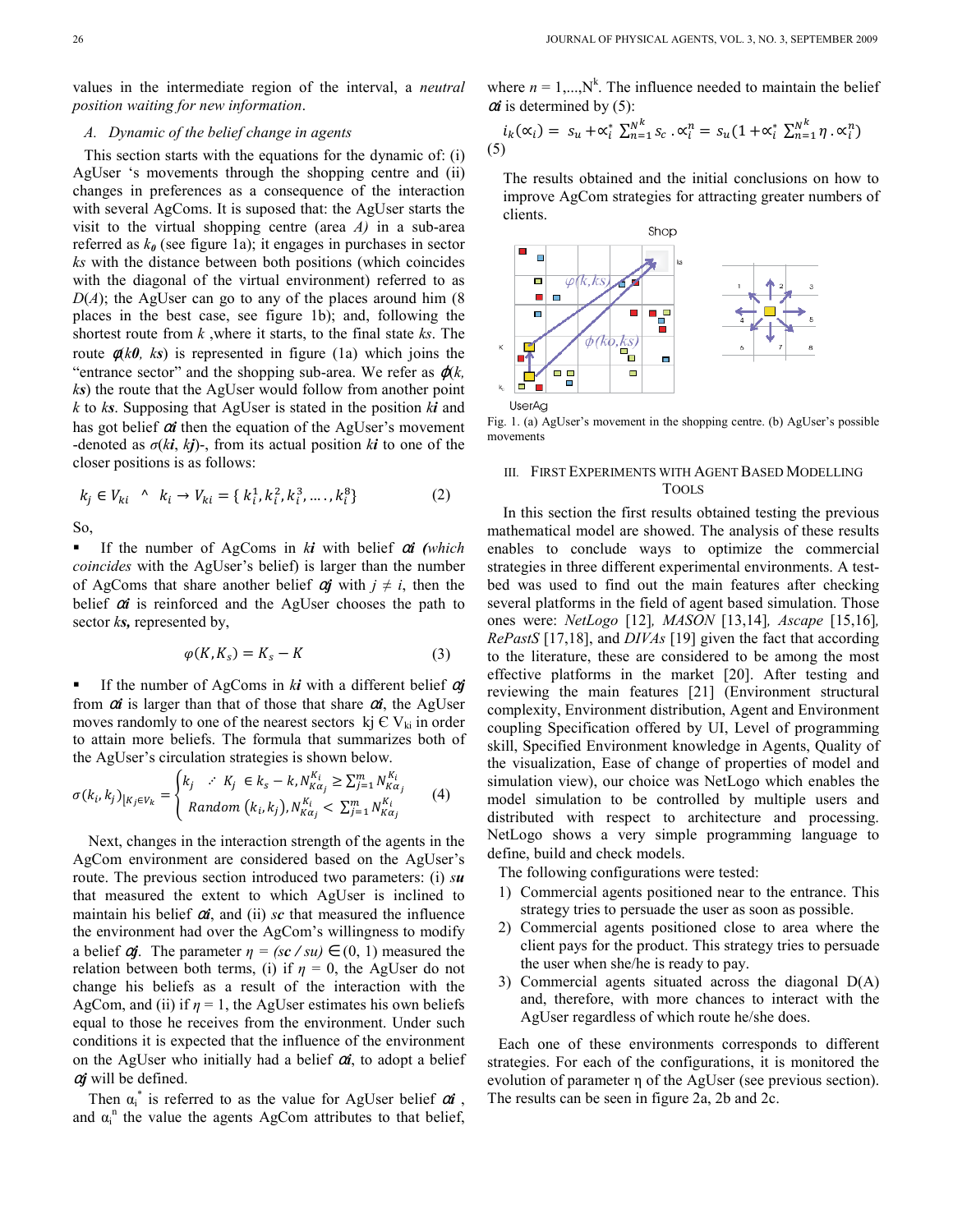

Fig. 2. (a). Commercial agents positioned near to the entrance



Fig. 2. (b). Commercial agents positioned close to the payment area

The results obtained seem to point to the following conclusions: the most useful strategy is related on distributions of agents able to interact with the UserAg *across the whole* way instead of waiting in strategic places.

In the next section some relevant issues related on the implementation of these models and strategies will be shown.

#### IV. PROTOTYPE AND IMPLEMENTATION

The recommendation system in large shopping malls (RecMAS) is a computational tool based in MAS that attempts to convince clients to buy certain products. Each client, represented by an AgUser in a mobile device or PDA, interacts through a GPRS or wireless (Bluetooth or WiFi) connection with other agents in the shopping centre.



Fig. 2. (c). Commercial agents situated across the diagonal D(A)

Each store has *n* representatives (AgCom) distribted along the shopping centre with a scope limited to the sector *k* where they are located. From the point of view of implementation:

- The Gaia methodology [8] was used to model the multiagent system. It is comprised of role definition, protocols, services model, agents model and familiarity diagram. The Gaia methodology enables facile description of the agent system as an organization but has the inconvenience of not enabling a detailed level in the design stage. To correct this deficiency the modelling language Auml [9] was used. Auml is an extension of Uml (Unified Modeling Language) developed specially for agent (see figure 3 AgUser Class Diagram with AUML)
- Each agent has a deliberative architecture of the BDI sort implemented with a combination of its own platform and 3APL language [7]. 3APL (An Abstract Agent Programming Language) is a programming language for implementing cognitive agents. 3APL is based on a rich notion of agents, that is, agents have a mental state including beliefs and goals. 3APL language provides programming constructs for implementing agents' beliefs, goals, basic capabilities (such as belief updates, external actions, or communication actions) and a set of practical reasoning rules through which agents' goals can be updated or revised. The 3APL programs are executed on the 3APL platform. Each 3APL program is executed by means of an interpreter that deliberates on the cognitive attitudes of that agent.

As the AgUser's beliefs change after interaction with the AgComs in their coverage area, a procedure is defined for searching of nearby agents using a Bluetooth device. Figure 4 shows the deployment diagram application for mobile devices.

Some devices have experienced complications in sending/receiving processes when connecting via Bluetooth. In particular, Nokia 6620 and Nokia 6680 have worked successfully while the standard Bluetooth protocol JSR-82 has experienced inconsistent behavior. The reason appears to be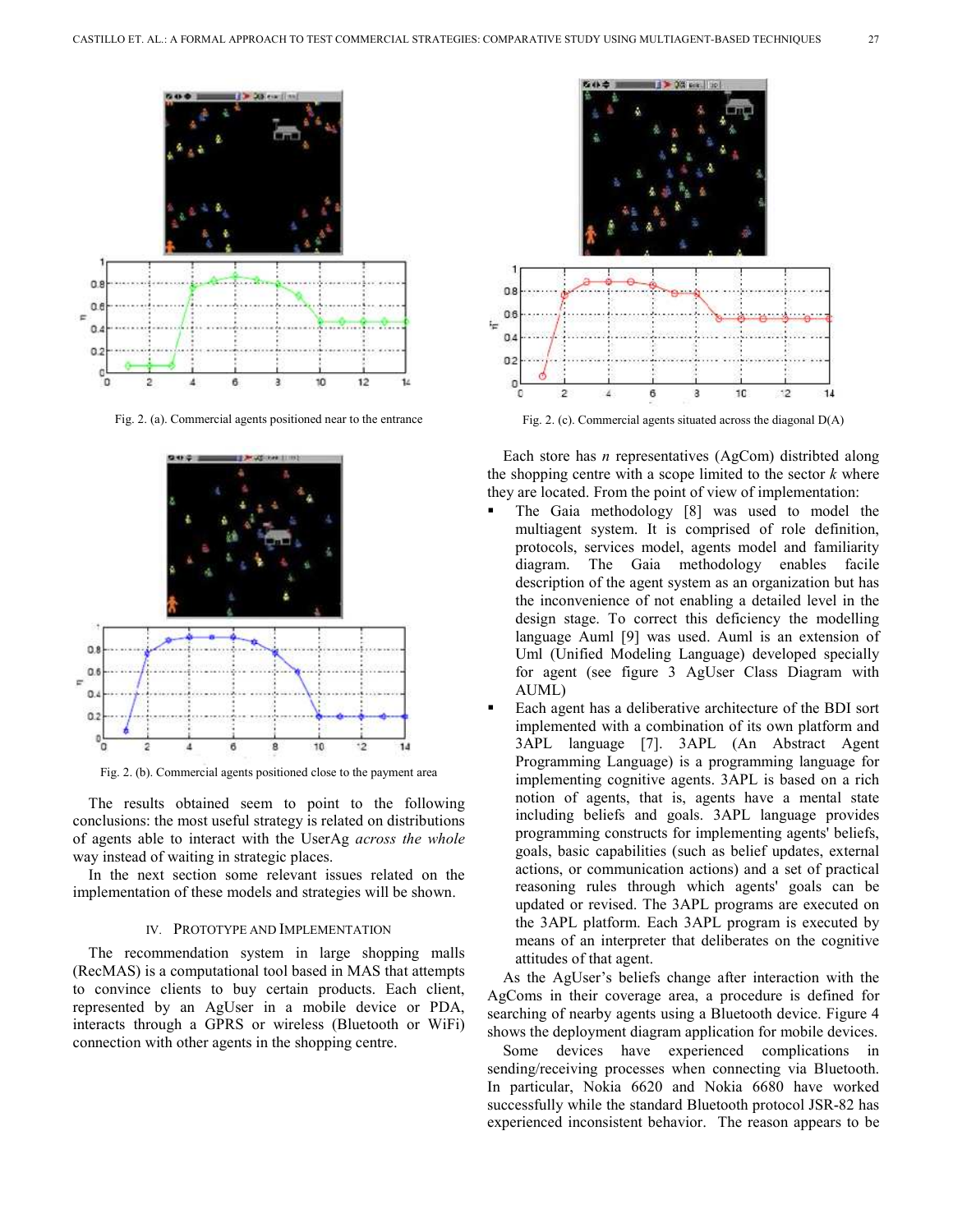due to the multiplicity of j2me versions with different restrictions on hardware.



Fig. 3. AUML AgUser Class Diagram



Fig. 4. Deployment Diagram for mobile device application

### V. AGENTCOMS: TRADING KNOWLEDGE THROUGH LINKS

The following section seeks to optimize the interaction strategy of the AgCom, i.e., to calculate which percentage of AgComs move away from the diagonal or approach the beginning and end sectors, without decreasing the success level of the gradual strategy while attempting to attract the AgUser when it moves away from the diagonal path.

## *A. Complex optimization problem*

From an analytical point of view complex *optimization problem* techniques and metrics should be used enabling characterization of a temporal AgCom distribution in two directions (*u, v*). It measures the AgComs' movement along the diagonal  $D(A)$  or anti-diagonal in the initial coordinates system  $(x, y)$  (See figure 5).

*Movement inter-strategy:* First, the progressive movement from a gradual strategy to environment type 2 and type 1 (Image 5A) are also calculated. The equations that determine such dynamics are determined by the following equations

$$
\varphi_{u}^{(1)} = \frac{e^{\frac{-v^{2}}{2(\beta_{0}^{2})}}}{2 \pi \beta_{0}} \frac{e^{\frac{-u^{2}}{2(\alpha_{0})^{2}}}}{\alpha_{0}} (1 + \gamma t)
$$
\n
$$
\varphi_{u}^{(2)} = \frac{e^{\frac{-v^{2}}{2(\beta_{0}^{2})}}}{2 \pi \beta_{0}} \frac{e^{\frac{-(u - \frac{D(\alpha)}{2})^{2}}{2(\alpha_{0})^{2}} (1 + \gamma t)^{2}}}{\alpha_{0}} (1 + \gamma t)
$$
\n(6)

Where  $\varphi_u^{(2)}$  reflects the case in which the distribution towards the shopping sector with coordinates  $(D(A)/2,0)$  is studied;  $\alpha$  y  $\beta$  being adjustable parameters:

$$
\alpha = \frac{\alpha_0}{(1+\gamma t)}, \beta = \beta_0 \tag{7}
$$

*Spreading*: Secondly, certain metrics are defined to characterize the level of AgCom distribution along the diagonal.

$$
\varphi_{v} = \frac{e^{\frac{-u^{2}}{2(\alpha_{0}^{2})}}}{2 \pi \alpha_{0}} \frac{e^{\frac{-v^{2}}{2(\beta_{0} - \gamma t)^{2}}}}{\beta_{0} + \gamma t}
$$
\n(8)

Optimization of these two functions requires consideration of a multiobjective function where optimization of the distribution of the number of agents is in the directions *u* and *v* from the diagonal. The problem is very complex and inefficient; therefore an optimization model will be proposed based on time adjustment of a number of the AgCom positions: substituting calculus and computational cost through a communication based adaptation plan, (see formula 9, figure 5).

$$
\phi_x^{(1)} = \frac{e^{\frac{-y^2}{2\beta_0^2}}}{2\pi\beta_0} \frac{e^{\frac{-x^2}{2\alpha_0^2}(1+\gamma^t)^2}}{\alpha_0} (1+\gamma^t)
$$
\n(9)



Fig. 5. Change of axis in the environment

#### *B. Optimization using wireless communications*

This section introduces a configuration model where rather than searching for a statistically successful static strategy, as in the previous example, the AgCom will follow simple coordination rules to adapt to AgUsers who are not following the diagonal. The proposed model shows how to find a dynamic adaptation to its environment in order to estimate if the AgUser is moving away from the diagonal route slightly or notably "as it goes". It is assumed that each AgUser can only communicate with other AgComs within their immediate environment. If the message sequence is constant, the distribution switches to the end sector (see figure  $6(A)$ ).

$$
f_i(m+1) \propto f_{i-1}(m) + \gamma (u - \frac{D(A)}{2})
$$
 (9)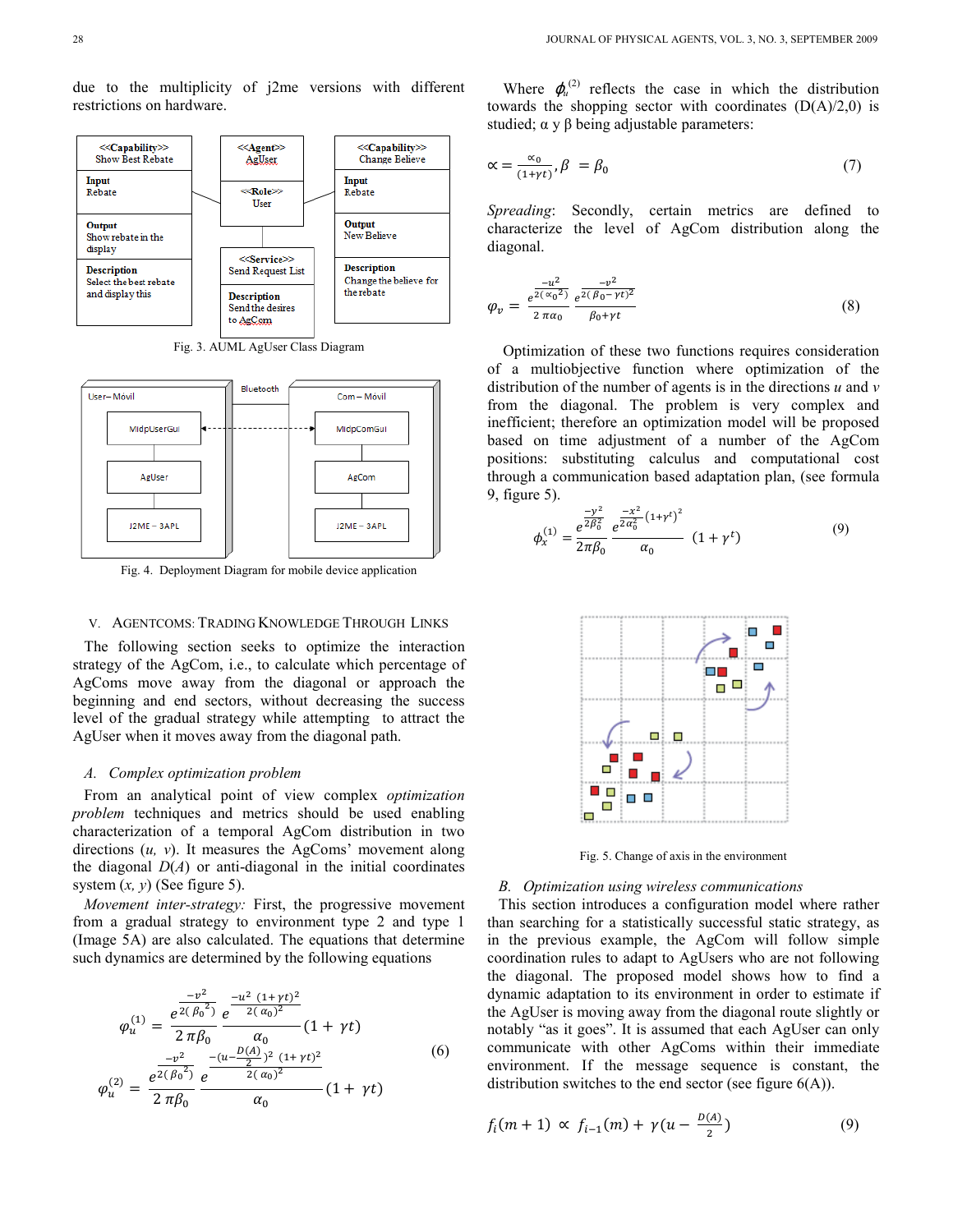If the message sequence is intermittent "the agent is close to the diagonal" and the distribution opens the range of values (see figure  $6(B)$ ).

$$
f_i(m+1) \propto f_{i-1}(m) + \gamma(v - \frac{D(A)}{2})
$$
 (10)

These simple rules force the AgComs to direct themselves towards (A), the shopping sector, or (B) to increase the range of their positions around the diagonal. The complexity of the communication relations based in these rules is not relevant (linear with regards to the number *N* of agents). The mobile devices are characterised by having less processing resources compared with computers. For this reason it was important to verify that the communication and search algorithms were not so complex that implementation would be impossible. A multithread routine was defined for the communication process that enabled interaction at a second level while information was presented to the user. One of the limitations of a Bluetooth Piconet is that it only supports up to 8 connected devices. In order to solve this restriction an JBAN library [10] was used enabling connection and control of an unlimited number N of devices in the network.



Fig. 6. Adaptation strategies: (A) Inter-strategy movement, (B) "Spreading" of a gradual distribution

# VI. FINAL RESULTS: STRATEGIES FOR THE ADAPTATION IN REAL TIME AND THE DYNAMIC ATTRACTION OF CLIENTS

One of the aspects taken into consideration for the evaluation of results was to gradually increase the area of scope. Initially 8 subregions in the shopping centre were defined. All of them shared the same vertex (entrance of the user) and as the subregion was extended, it contained the previous region. The size ratio between one subregion and the next is based on 40 meters, thus, the smallest is that size and the largest is 8 times bigger (the enlargement is mainly horizontal, because this shopping centre is not square). Different valuations were undertaken (30 users, three times each). In each case the belief they had initially when they entered the shopping centre and the one they bought the product were evaluated (see figure 7). The evaluated strategies where the: (i) "Lying-in-wait" strategy (yellow in the graph), (ii) Gradual strategy (crimson in the graph) and (iii) Adaptive strategy (blue in the graph). These results were as follows:

1. "Lying-in-wait" strategy: For smaller environments the level of success is higher that in larger environments: on average the AgUser covers more space and has more interactions with other AgComs.

2. "Gradual" strategy: The level of success is higher than in the previous strategy for all the environments and decreases with the size in a trend similar to the previous case. Nevertheless, what is interesting about the result is that in relative terms the slope of the decrease of success falls more quickly.

3. "Adaptive" strategy: The most interesting result according to the gathered information is that the relative degree in which the success of the strategy decreases is much smaller than in the previous examples. In other words, the "adaptive" strategy is the only one that has acceptable results when the dimensions of the space considered is of a surface of 300 m2 or higher.



Fig. 7. Graphical representation of the level of the strategies' success: (A) "Lying-in-wait" strategy, (B) Gradual strategy (C) Adaptive strategy.

A set of 1000 simulations were developed and data obtained are shown in the figure 8. The messages in the exchange protocol between AgComs are represented by JnMensajes and nMensajes when the protocol was measured by optimizing of complex problem.



Fig. 8. (i) nMensajes in the optimizing problem and JnMensajes by TradeAgent protocol.